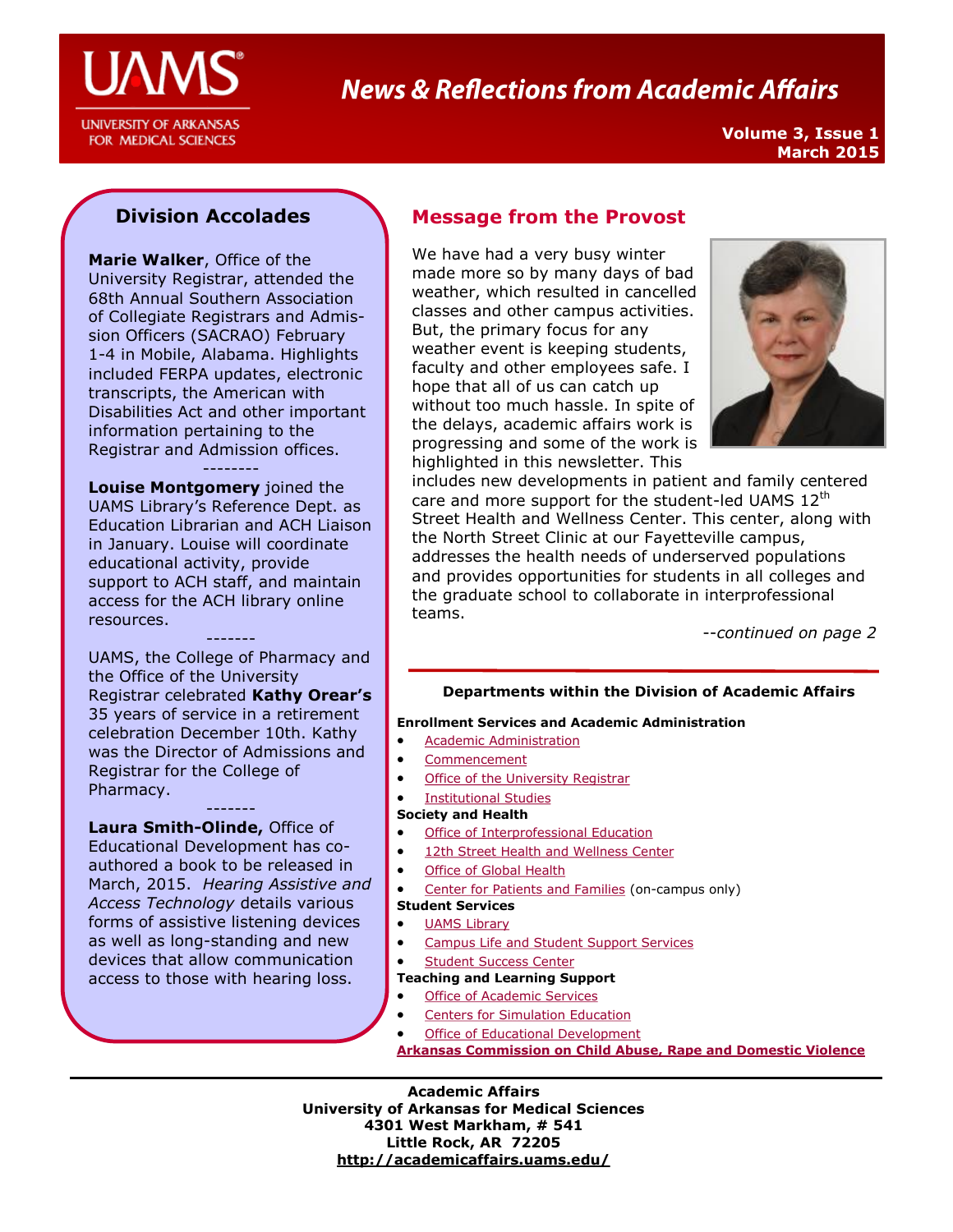### **Message from the Provost**

### *Continued from page 1*

The student government groups on both campuses provide opportunities for leadership and offer extra-curricular activities for all UAMS students (fun parties and sports events).

New opportunities for faculty development and assistance are available also – the new UAMS Educators' Academy inducted its first members and held its first Teaching and Learning Symposium recently. The Academy is a way for educators to network, develop their skills as teachers, and increase their scholarship in education. In addition, we have a new community of practice for faculty and staff who develop and design courses (Instructional Designers) using the latest teaching methods and continuing education courses for several Blackboard applications.

We continue making major technology upgrades in many high-use classrooms and improvements in the teaching laboratories.

Lastly, none of the nearly 70 degree programs that UAMS offers could function within the academic health science center without the accreditation 'stamp of quality' by the national Higher Learning Commission. Work has already begun to prepare the on-site review – April 17-18, 2017.

Happy Spring!

--Jeanne Heard

### **The Eli Award**



### **- Center for Patients and Families**

Every day, UAMS employees have the opportunity to make a difference in a patient or family member's life. Sometimes, situations are more challenging than others. This is when health care staff have an opportunity to step up to the challenge, think outside the box, and go above and beyond to create special, meaningful moments for patients and families.

At UAMS, we recognize these opportunities with The ELI Award. Eli McGinley and his twin brother, Walker, were born at UAMS on August 3, 2009. Eli was born with severe spina bifida and was transferred to Arkansas

Children's Hospital (ACH) for observation and surgery soon after he was born. Within days, Eli's prognosis rapidly deteriorated and the family made the painful decision to allow Eli to give the gift of life through heart valve donation.

--*continued on page 3*

*News and Reflections from Academic Affairs* is published quarterly by the Office of the Provost to inform students, faculty and staff about programs and support provided by the Division of Academic Affairs and to highlight UAMS initiatives beneficial to students and faculty.

> **Questions? Comments?** Contact the Newsletter Editor, Joanna Delavan [jdelavan@uams.edu](mailto:jdelavan@uams.edu)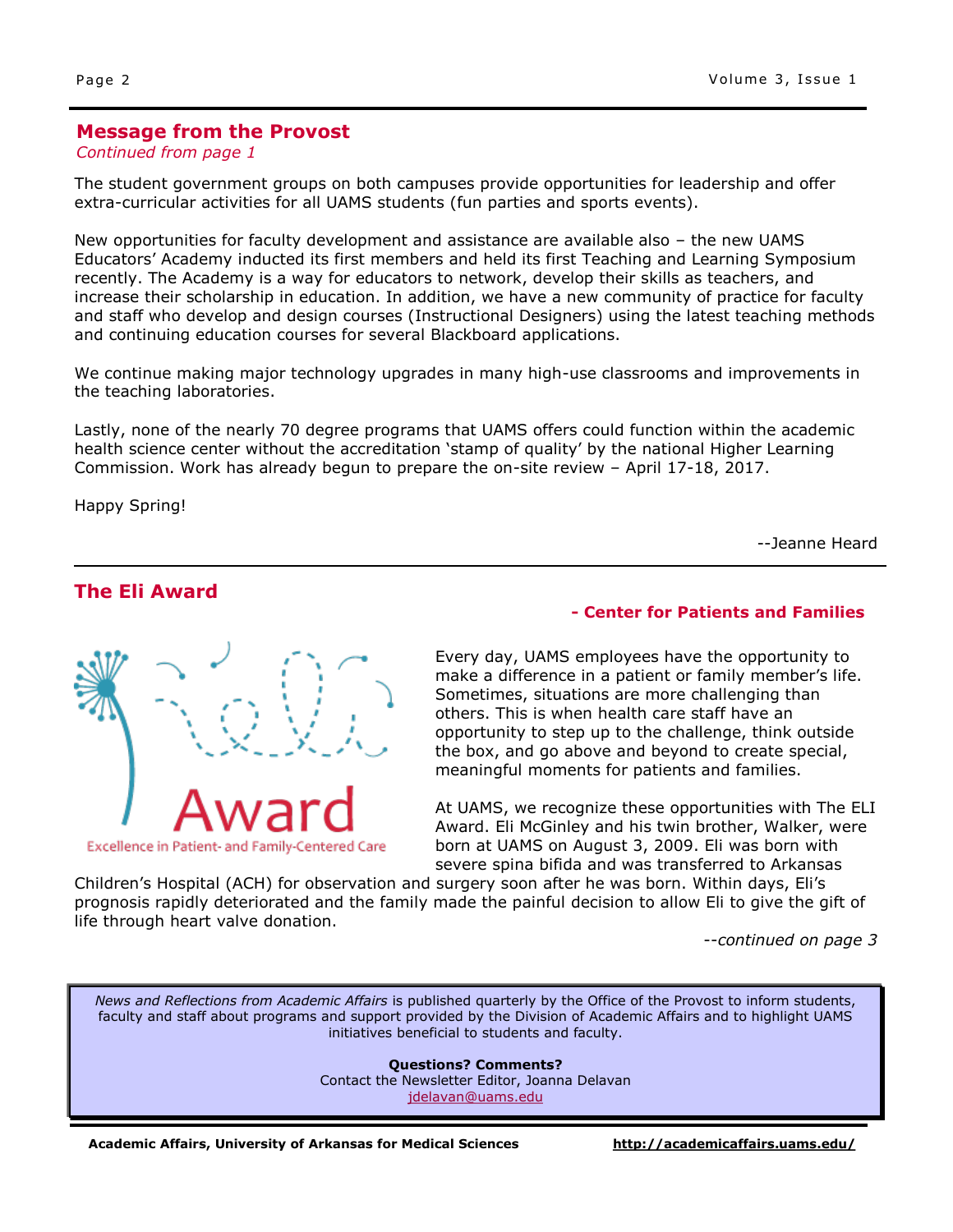### **The Eli Award**

*Continued from page 2*

Eli's parents, Jesse and Jodie McGinley, were told by the doctors that Eli would likely pass away within a few minutes of being taken off life support. Those minutes turned into hours and eventually into the next day. The family traveled back and forth between their twin sons in the NICU at UAMS and ACH. Both UAMS and ACH physicians and nurses recognized Jodie and Jesse's pain and suffering and offered to have Eli transferred back to UAMS so the twin brothers could be together with their parents in Eli's final hours. Transferring a comfort care patient to UAMS is not standard protocol, and it required extensive coordination between several departments at UAMS and ACH. This above-andbeyond effort provided by the medical team meant the world to the McGinley family. "Eli was obviously holding on to something," said Jodie. "Because of their efforts, we spent an entire day together as a family; we took pictures of the twins together, and we were able to begin the healing process."

In January 2015, the McGinley family created The ELI Award in their son's memory to honor the UAMS and ACH employees who helped them cope with the loss of their son, but beyond that, to recognize the extraordinary efforts taken to bring their babies together for one last time.

Shannon Barringer, a genetics counselor in the UAMS Department of Obstetrics and Gynecology, was honored as the first award recipient for the help she provided the McGinley family over several years, beginning with the first ultrasound in 2009 and continuing until she helped the family meet the little girl from Maine whose life was saved by the donation of Eli's heart valve.

UAMS employees who create excellence in patient- and family-centered care will be honored with The ELI Award, and their stories will be shared through the UAMS Center for Patients and Families. Have you witnessed an ELI moment? To nominate a UAMS colleague for The ELI Award, tell us the story at [pfcc@uams.edu.](mailto:pfcc@uams.edu?subject=Eli%20Award)

--Julie Moretz

### **More Lab Improvements!**



The Office of Academic Affairs is pleased to announce more lab improvements. The chalkboards that have been in the 8th and

9th floor teaching labs in the Education II building for the last 30+ years were recently replaced with whiteboards to the delight of our faculty and students.

Midterms and Finals! We hope everyone will

summon extra empathy and kindness for our students during this stressful time.

--Susan Carter

**- Office of Academic Services**

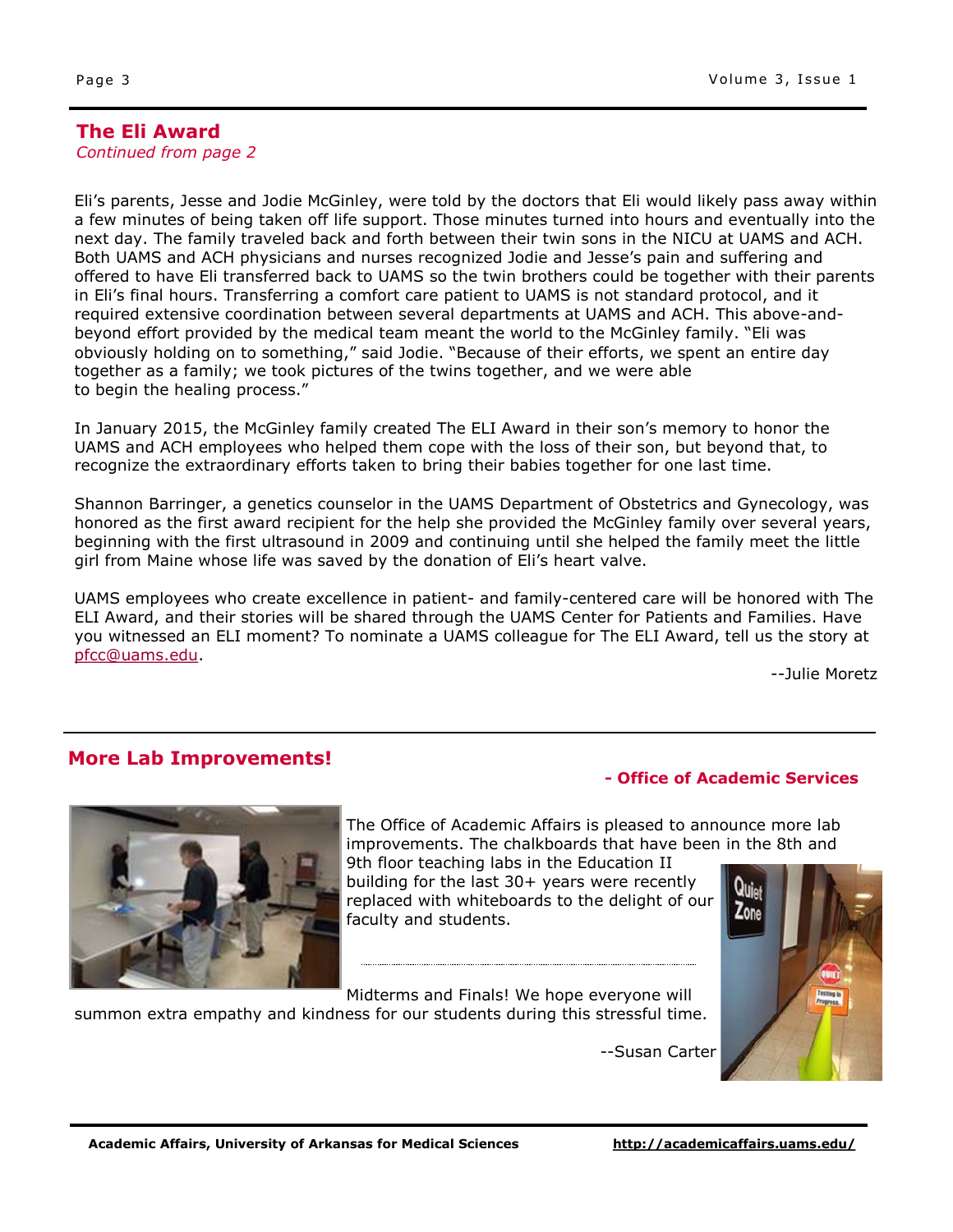## **UAMS PFCC Patient Experience Symposium**

# **Defined Focus & Purpose**

*Jason Wolf speaks at PFCC symposium*

### **- Center for Patients and Families**

Jason Wolf, a nationally recognized expert on patient experience improvement, was the keynote speaker at the UAMS Patient- and Family-Centered Care (PFCC) Patient Experience Symposium on January 27. More than 200 physicians, nurses, clinicians, faculty, staff, students, and patient and family advisors at UAMS, Arkansas Children's Hospital and sites across the state participated.

Wolf spoke on changes in health care across the nation as the Centers for Medicare and Medicaid Services (CMS) moves from volume-based reimbursement models to value-based care. He cited a snowball effect, in which low-performing patient experience facilities not only see a decline in reimbursements from programs such as Medicare but also declines in payments from private

insurers, fewer patients, increased employee turnover and fewer private donors.

He defined the patient experience as, "the sum of all interactions, shaped by an organization's culture, that influence patient perceptions across the continuum of care." At UAMS, the patient experience is described as "creating comfort, hope and healing with patients and families" and includes every interaction from registration to treatment, discharge, billing and follow-up care.

Wolf cited research that shows overall satisfaction is best predicted by patients' perceptions of the skill and responsiveness of nurses and physicians. He also spoke on the "3 'Ps' of patient experience performance," which are "people," "process," and "place," coming together to form "purpose."

Wolf quoted Dalai Lama, saying, "If you think you are too small to make a difference, try sleeping with a mosquito." He indicated that every individual in an organization has the power to make a choice in how we treat others. Not only did staff learn more about best practices in partnering with patients and families, but they were challenged to realize their personal role in affecting change. At UAMS, interprofessional practice and teamwork are clear cut ways to improve communication within our own teams and with our patients but what is our personal role and how are we held accountable?

Following Wolf's remarks, Tonya Johnson, Manager of UAMS Nutrition Services, Tony Seupaul, M.D., Chair of the Emergency Department, and Joe Jimmerson, Nurse Magnet Program Manager, spoke about ongoing patient- and family-centered initiatives in place within their areas at UAMS Medical Center.

The symposium concluded with presentation of the newly-created Eli Award to Shannon Barringer, a genetics counselor who worked closely with a high-risk pregnancy family throughout their pregnancy, delivery of their twins, the death of their baby, Eli, and celebration of a child's life saved several years later by their baby's heart valve donation.

--Julie Moretz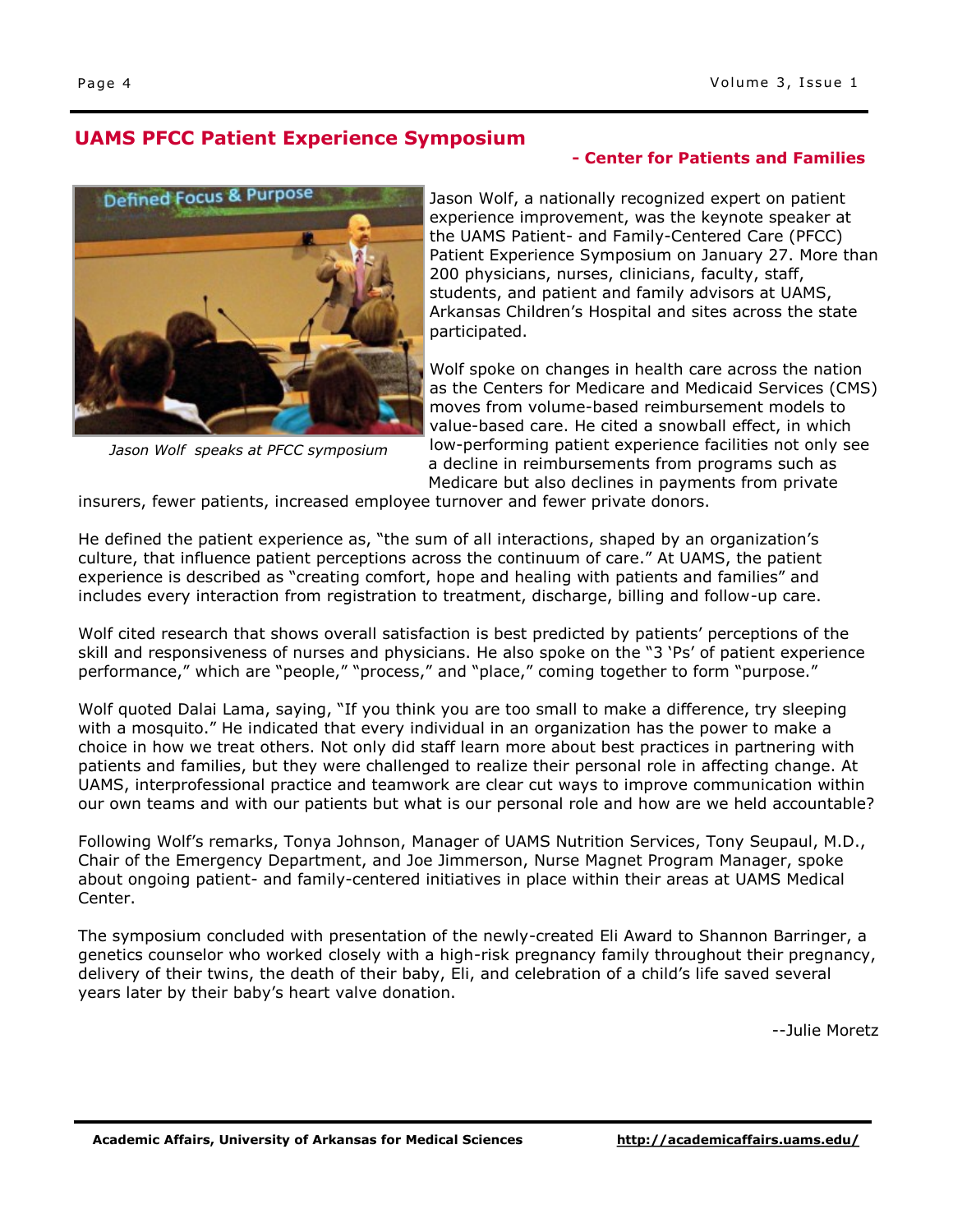# **UAMS Chancellor's Circle Awards Funds for Digital Sign**



*(L-R) Chancellor Dan Rahn, COP student Erin Puryear, and Associate Provost Stephanie Gardner*

# **- Office of Academic Services - 12th Street Health and Wellness Center**

The UAMS 12th Street Health and Wellness Center is a student-led, interprofessional community-based clinic located just a few blocks from the main campus on 12th Street in Little Rock. The center focuses on education, management and prevention of chronic diseases and now offers basic dental care. All services are free and are provided by students from the Colleges of Health Professions, Medicine, Nursing, Pharmacy, Public Health and the Graduate School under the supervision of licensed professionals.

As the center seeks to communicate with the community we serve more effectively, we realize that there is a need for an electronic

message sign to achieve this goal. The donation of funds from the Chancellor's Circle will allow

us to purchase a sign that will be used for announcements such as clinic hours, special screening events, targeted health education classes, reminders and encouragements to the community to get immunizations, and general health messaging.

This gift is so much more than monetary. This gift gives us the ability to better communicate with our patients and their families. It also serves as a reminder that UAMS is more than just a school or a medical center – UAMS is a neighbor and the community's partner in health and wellness.

--Lanita White

### **Golf Tournament to Benefit 12th Street Health and Wellness Center - 12th Street Health and Wellness Center**

The UAMS Master of Health Administration Student Organization has organized a golf tournament to benefit the UAMS 12th Street Health and Wellness Center. The tournament is scheduled for Saturday, April 25, 2015 at the Country Club of Arkansas in Maumelle. The tournament begins with a lunch at 12:00. The tournament is a 4-person scramble, with the cost being \$400 per team.



UNIVERSITY OF ARKANSAS FOR MEDICAL SCIENCES

For more information contact Stewart Clark at 501-548-1918. The deadline to register is April 18. Registration forms can be downloaded [here.](http://academicaffairs.uamsonline.com/files/2015/03/2015_MHA_Golf_Tournanment_Registration_Form.pdf)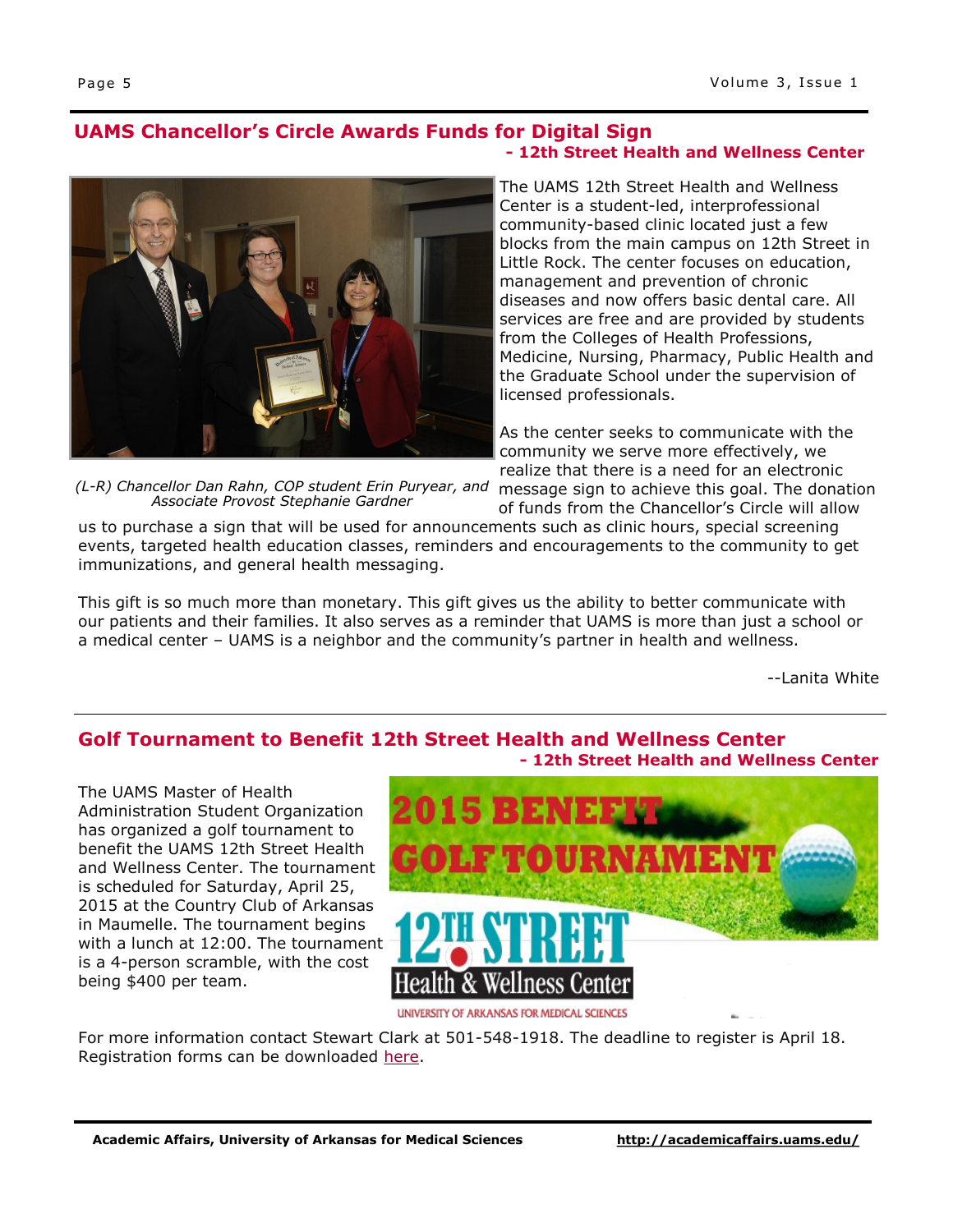### **Educators' Academy Membership Takes Off**

### **- Office of Educational Development**

The Educators' Academy welcomes its first member, Matthew Smeds, MD, College of Medicine, Department of Surgery.

All full-time UAMS faculty are invited to join the Academy. Membership is free and provides opportunities for faculty to network, collaborate, and share information and ideas for teaching, learning and educational scholarship.

Benefits of joining include eligibility to apply to the Teaching Scholars program ([http://educationaldevelopment.uams.edu/teaching-skills/teaching-scholars](http://educationaldevelopment.uams.edu/teaching-skills/teaching-scholars-program/)[program/\),](http://educationaldevelopment.uams.edu/teaching-skills/teaching-scholars-program/) peer coaching for teaching, assistance developing an educator portfolio, eligibility to apply for education grants and more.

For membership details, please visit the Educators' Academy website [http://educationaldevelopment.uams.edu/edacad/join-the-academy/.](http://educationaldevelopment.uams.edu/edacad/join-the-academy/)  Direct questions about the Educators' Academy to Dr. Laura Smith-Olinde at 501-686-7052 or [edacad@uams.edu.](mailto:edacad@uams.edu) 



*Dr. Matthew Smeds*



*Chickilah Davenport*

The Educators' Academy is happy to welcome Chickilah Davenport. Ms. Davenport joined UAMS on January 12, 2015 and is serving as Administrative Analyst for the Academy as well as the Office of Educational Development.

Ms. Davenport earned her Bachelor's degree in Criminal Justice from the University of Arkansas at Pine Bluff, worked at the Pine Bluff Arsenal until it was downsized, then became a licensed Realtor with the state of Arkansas.

--Laura Smith-Olinde

### **Inaugural Teaching and Learning Symposium a Success - Office of Educational Development**

With 17 posters and 48 presenters representing three UAMS colleges, as well as UALR, Yale University and Campbell University, the inaugural Teaching and Learning Symposium on January 22nd was a huge success! Attendees took part in Dr. Jeff Pettit's keynote workshop on engaging in educational scholarship. Dr. Pettit provided ideas on translating their current teaching into educational scholarship.

Learning about the variety of educational scholarship activities already occurring on campus was exciting. Attendee comments included, "[The] poster session was excellent. [I] met many people, and lots of people came by and looked at my poster" and "Great opportunity for interaction with faculty."

An unexpected but positive outcome of the Symposium is the decision for the Educators' Academy to serve as a repository of educational research from UAMS faculty. Educators' Academy will also house a directory of faculty projects and educational research interests. If you have education-based research virtual posters you would like featured on our website, email [edacad@uams.edu.](mailto:edacad@uams.edu)

Plans for next year's Symposium are underway! Consider submitting some of your work or simply attend the Symposium to see what your colleagues are doing.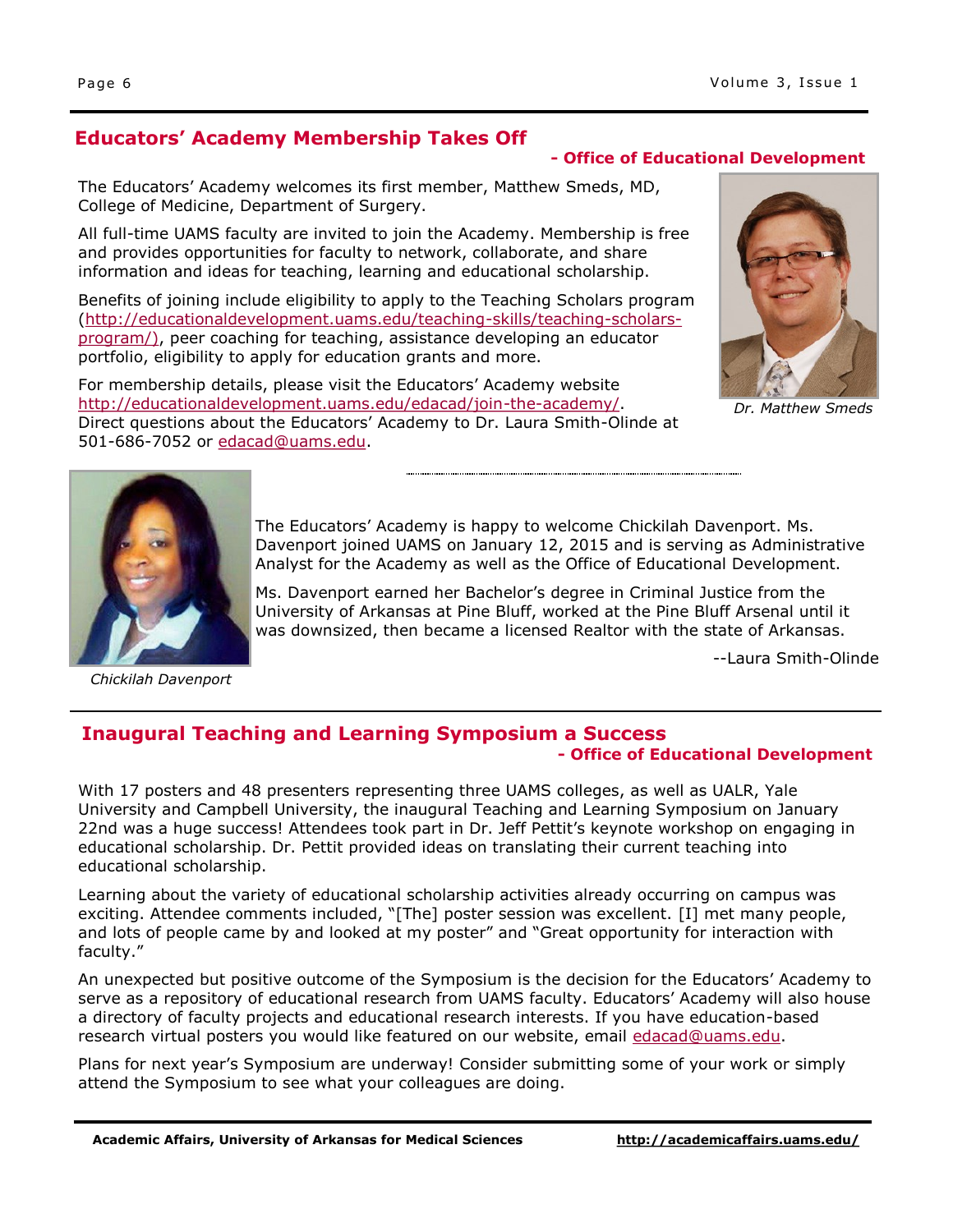### **Higher Learning Commission Accreditation - Enrollment Services and Academic Administration**

The official dates have been set for the next Higher Learning Commission site visit: April 17-18, 2017. The Higher Learning Commission (HLC) of the North Central Association of Schools and Colleges is the campus' regional accrediting agency. The HLC accredits all levels and types of post-secondary institutions in the central U.S. Most UAMS colleges and programs also have specialized accreditations - all of which require that the university first meet HLC requirements. HLC accreditation covers a 10 year period; UAMS' last site visit was April, 2007. The 2017 self-study and site visit will be coordinated by the Office of Enrollment Services and Academic Administration, including transition to a new continuous pathway in which an online content system (master document and supporting attachments) will be updated in real time.

--Dana Venhaus

### **Update on GUS**

**- Enrollment Services and Academic Administration**

Gibson Garrett of Enrollment Services and Academic Administration, and Jenny Kyle, College of Nursing, have taken over co-leadership of the GUS admissions team (Gateway for UAMS Students). The GUS Admissions Team has been conducting refresher training and updating new business processes that will complement the new, integrated student information system. The Admissions team has configured a new online application that is scheduled to "go live" July, 2015 in order to process applications for the Fall 2016 term. The online applications module facilitates comprehensive application processing including payment of application

*Gibson Garrett*

*Jenny Kyle*

fees. Applicants applying to programs that use a CAS (Central Application Service) will continue to apply on the CAS, but all the CAS information will be pulled into GUS, which will be the official repository for all UAMS student records.

--Dana Venhaus

## **25Live Changes the Face of Scheduling**



The Office of Academic Services is pleased to announce the roll-out of *25Live* as the UAMS room scheduling tool. This new tool, which builds on our *R25* legacy system, has many enhanced capabilities that greatly improve our ability to meet the schedul-

ing needs of both the Little Rock and Northwest campuses.

To reserve a room, requestors will now log in to the following *25Live* link using their UAMS domain information to complete the room request form: [https://reserve-a-room.uams.edu/25live/](https://reserve-a-room.uams.edu/25live/#home_my25live[0)  $#home$  my25live[0].

Go to<http://oas.uams.edu/schedule-a-room/> to find step-by-step tutorials and other useful information. For questions, concerns, or to schedule training, please call 501-686-5575.

--Summer Mote

**- Office of Academic Services**

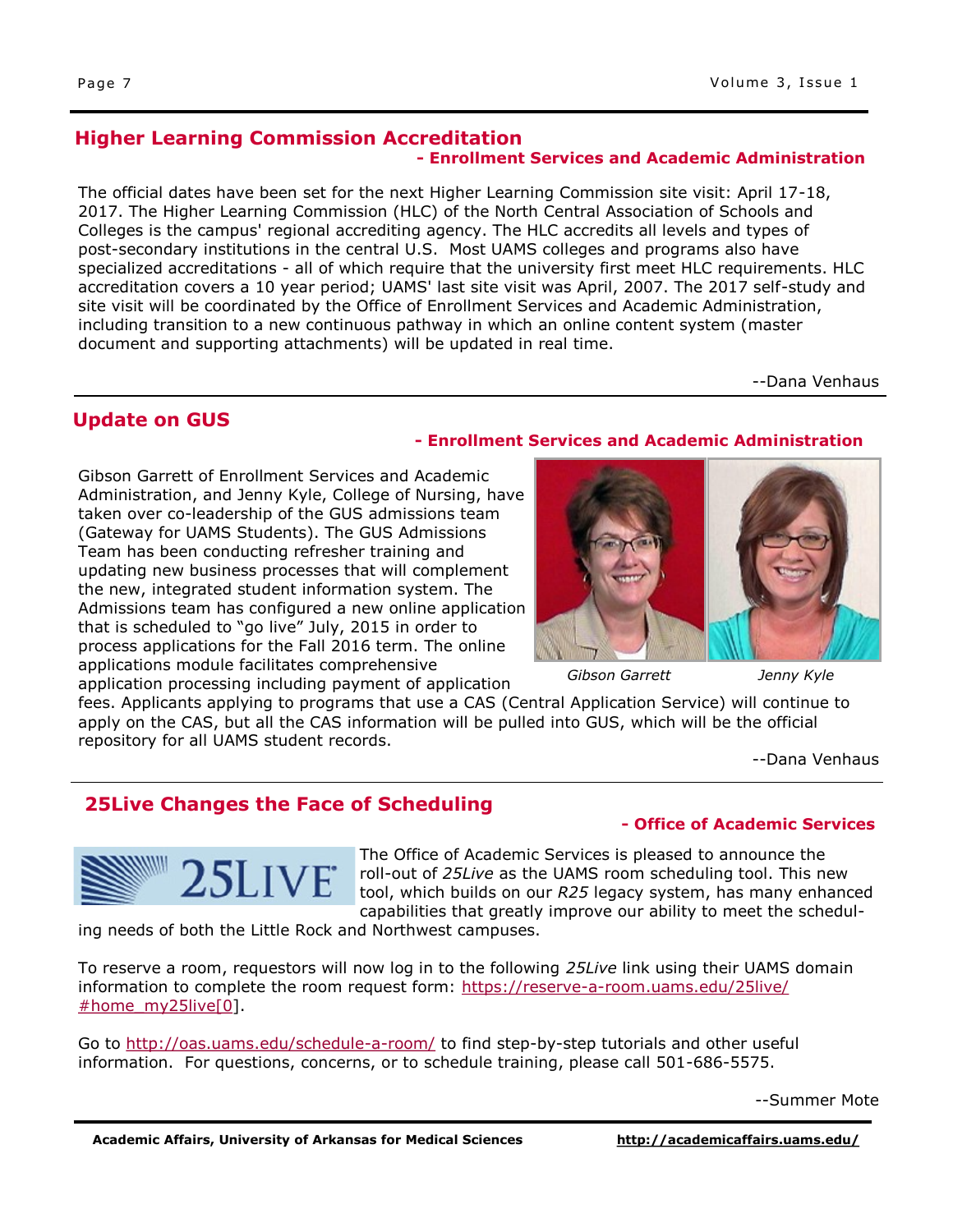### **News Briefs from OED**

### **- Office of Educational Development**

 Lisa Ferris, Instructional Design, OED, and Dr. Katherine Berry, COM Surgery, developed the online module "Physician Reporting of Patient Safety Events." This module provides residents and attending physicians an overview of the patient safety event reporting process. The intended outcome is to increase reporting that will lead to increased patient safety at UAMS.

 Lisa Ferris, Instructional Design, OED, presented "Creating a Virtual Debriefing for Third Year Medical Students" at the SoftChalk User's Conference in Baltimore, MD, October 1-2. Developed with Dr. Arlo Kahn, Clerkship Director, UAMS Family and Preventive Medicine, this module placed 3rd in the national SoftChalk Lesson Challenge 2014.

 An interprofessional team including Jasna Vuk, Cindy Mercado, Robert Kennedy, Mike Anders, Jessie Casella, and Susan Steelman worked collaboratively to harness simulation in preparing faculty to utilize EPIC. This work led to an accepted manuscript titled "Impact of simulation training on self-efficacy of outpatient health care providers to use electronic medical records." The manuscript will be published in the International Journal of Medical Informatics.

 UAMS now has a Community of Practice for Instructional Designers. Instructional designers and other course developers across the campus meet monthly to share ideas, resources, and tools to improve course design. This group is led by Lisa Ferris, Instructional Design. Questions? Contact Lisa Ferris at [lgferris@uams.edu.](mailto:lgferris@uams.edu)

 The Office of Educational Development eLearning recently offered two CE courses for College of Nursing:

- Blackboard Collaborate and the Retention Center
- Blackboard Grade Center and Assignment Management

We are currently offering these two courses for all colleges, but are happy to assist with any other requests related to CE courses. Please submit a request form at: [http://educationaldevelopment.uams.edu/about-us/service-request-form/.](http://educationaldevelopment.uams.edu/about-us/service-request-form/)

 This year the Arkansas Blackboard Users Group (ArBUG) Spring Conference will be hosted at National Park Community College on April 2nd and 3rd, 2015. The registration deadline is March 25, 2015. See more information at: http://us6.campaign-archive1.com/? u=e24270a9913ee9e0876644f84&id=c4790e8202.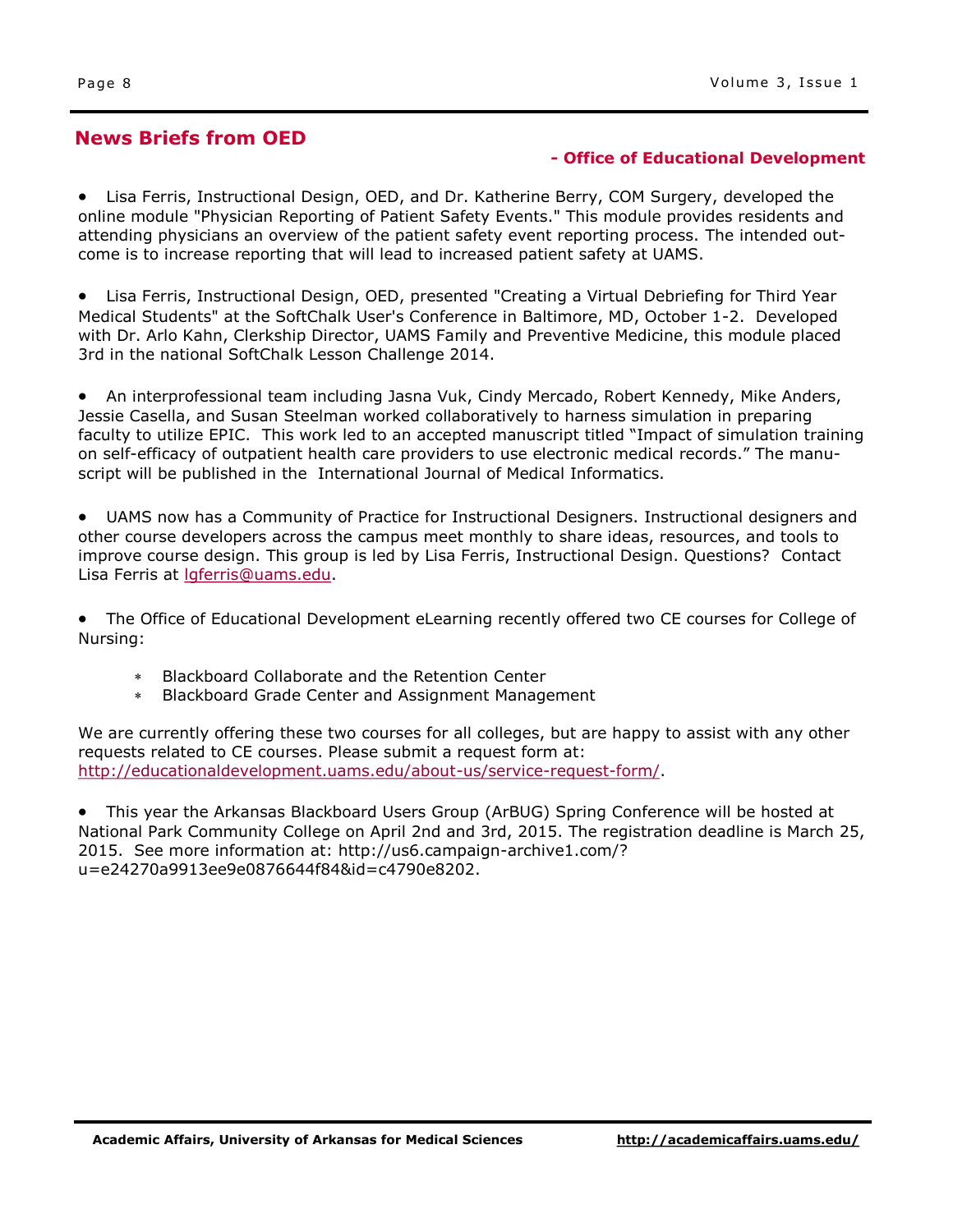### **UAMS Faculty Wellness Program**

In 2006, the UAMS College of Medicine developed a wellness program for its faculty with the goal of addressing acute mental health needs that might prevent a person from reaching his/her optimal state of wellbeing and achievement. In addition to providing confidential free services, Dr. Wendy Ward and other individuals in the College of Medicine developed an excellent webpage that has many additional wellness resources. For the past year, this program has been open to faculty in ALL UAMS Colleges thanks to the vision and leadership of Dr. Jan Shorey and the provost, Dr. Jeanne Heard.



The program's vision is vital faculty members, for a thriving institution; promoting the vitality and health of faculty members forms the foundation for a thriving institution. Its mission is to support the wellbeing of all faculty members.

Specific strategies include:

- Providing confidential access to a psychiatrist in a timely fashion. Initial triage consultations are held at a time that is convenient and in a place that is comfortable for the faculty member. The meeting does not have to happen on campus.
- Offering approximately 3-5 initial visits with the psychiatrist and providing assistance with individual or family therapy referrals outside the program when indicated. Referrals can be to PRI or to community-based providers.
- Providing educational programs to optimize wellbeing and health on campus. Departmental and college leadership may request these programs whenever needed.
- Leading institutional and environmental change that fosters the health of our entire faculty.

Benefits of the program:

- Rapid access to psychiatric expertise when average waiting times in the community are over 2 months on average.
- The professional available to the faculty member is a member of the faculty himself and understands many of the stresses of working in the academic health center setting, including the challenges of promotion and tenure and the difficulties of balancing clinical, educational, and research activities.
- The initial consultations are entirely confidential and without any charge. A significant number of faculty members voice concern about stigma and repercussions associated with seeing a psychiatrist. Documentation is not entered into the official UAMS electronic medical record system.
- Creating a culture in our academic medical center that emphasizes the wellbeing of ALL faculty members.

Access:

- Call the service at 501-526-8140. Cheryl Giblin will assist in arranging an initial visit with Dr. Justin Hunt.
- Faculty Wellness Program website: [http://medicine.uams.edu/faculty/current-faculty/faculty](http://medicine.uams.edu/faculty/current-faculty/faculty-wellness-program/)[wellness-program/](http://medicine.uams.edu/faculty/current-faculty/faculty-wellness-program/)

--Justin Hunt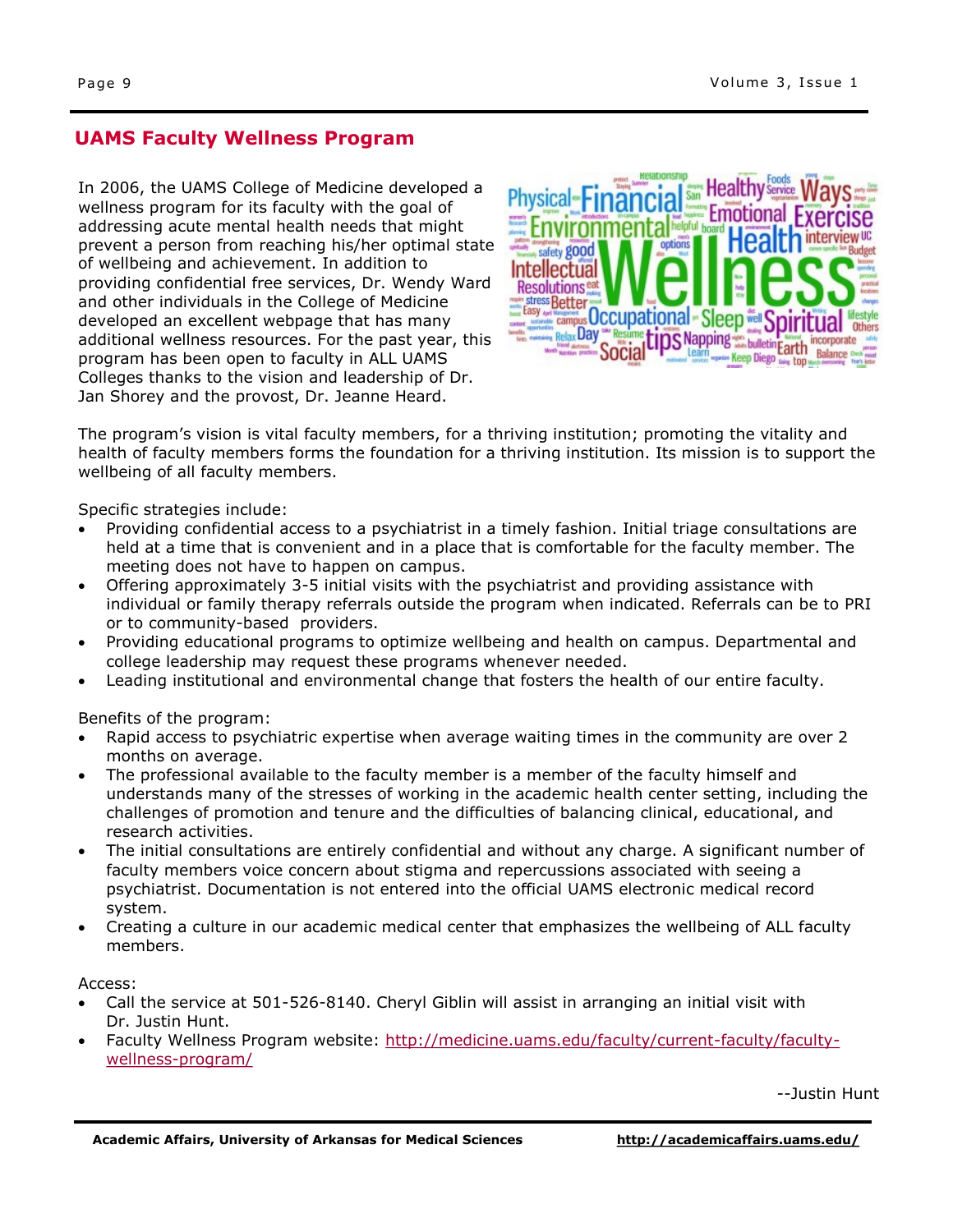**Associated Student Government**

The Associated Student Government (ASG) hopes to improve communication with all college class officers and student councils. Other important initiatives include increasing ASG's presence in the community and building relationships with all campus student organizations. We hope reorganizing and revising our constitution will unify ASG, clarify roles, and increase participation.

**- Campus Life and Student Support Services**

We met our goals for fall and we're excited to proceed into spring to further our progress. Important goals for the spring semester include selecting the 2015-16 university sponsored student health insurance plan and hosting ASG officer elections. Elections will be held Wednesday, April

 $8<sup>th</sup>$  in the IDW lobby at noon. We encourage the entire student body to participate in the election process.

This year, the ASG partnered with Our House to increase awareness of campus activities such as community engagement projects. Our House empowers homeless and near-homeless families and individuals to succeed in the workforce, in school, and in life through hard work, wise decisionmaking, and active participation in the community. The facility is located at 302 East Roosevelt and on Thursday, February 5<sup>th</sup> ASG representatives Rebekah Lynch and Kristin Belew met Our House executive director, Georgia Mjartan, to tour the facility as well as the newly renovated learning center. On Saturday, February 21<sup>st</sup> the ASG Community Engagement Committee and ASG representatives served breakfast and provided dental instruction along with goodie bags to the residents of Our House. Our service was well received and we look forward to engaging in future projects to assist the families of Our House.

ASG is also partnering with the Student Health Clinic (SHC) to educate students about health services offered at the SHC and aid Dr. Cesalie Wallace with monthly 'Lunch & Learn' student health sessions. Dr. Cesalie Wallace, DNP, APRN, FNP-BC, NP-C, is the new Advanced Practice Nurse Practitioner in the Student Health Clinic. She received her Bachelor of Science degree in Nursing from the University of Central Arkansas in May of 1998. She attended the University of Tennessee Health Science Center, where she received her Doctorate of Nursing Practice as a Family Nurse Practitioner in May of 2012. Cesalie is certified as a Family Nurse Practitioner by both the American Academy of Nurse Practitioners and the

```
American Nurses Credentialing Center. She brings a broad range of experience as 
a practitioner, with clinical experience in Women's Health, Urgent Care, and
```
Family Practice. Cesalie is available for clinic appointments Mon-Fri from 8:00-4:30, same day appointments are welcome. She can answer general questions through the Ask the APN forum that can be found on the Student Health Clinic Website [http://familymedicine.uams.edu/university](http://familymedicine.uams.edu/university-healthcare-services/student-health-clinic-student-and-employee-health-services/)[healthcare-services/student-health-clinic-student-and-employee-health-services/](http://familymedicine.uams.edu/university-healthcare-services/student-health-clinic-student-and-employee-health-services/) .

'Lunch & Learn' sessions are held on the third Wednesday of each month, from 12-1:00. Below is the remaining 2015 spring semester schedule of topics:

- March 18- Contraceptive Choices, Protecting Yourself Against the Odds, IDW 115B
- April 15 Keep Calm and Hold On, Managing Stress, IDW 114A

---Nakia Dedner





*ASG Insurance Committee: Christopher Spencer, Kara Halverson (ASG Treasurer), Adam Price & Ryan Banning* 

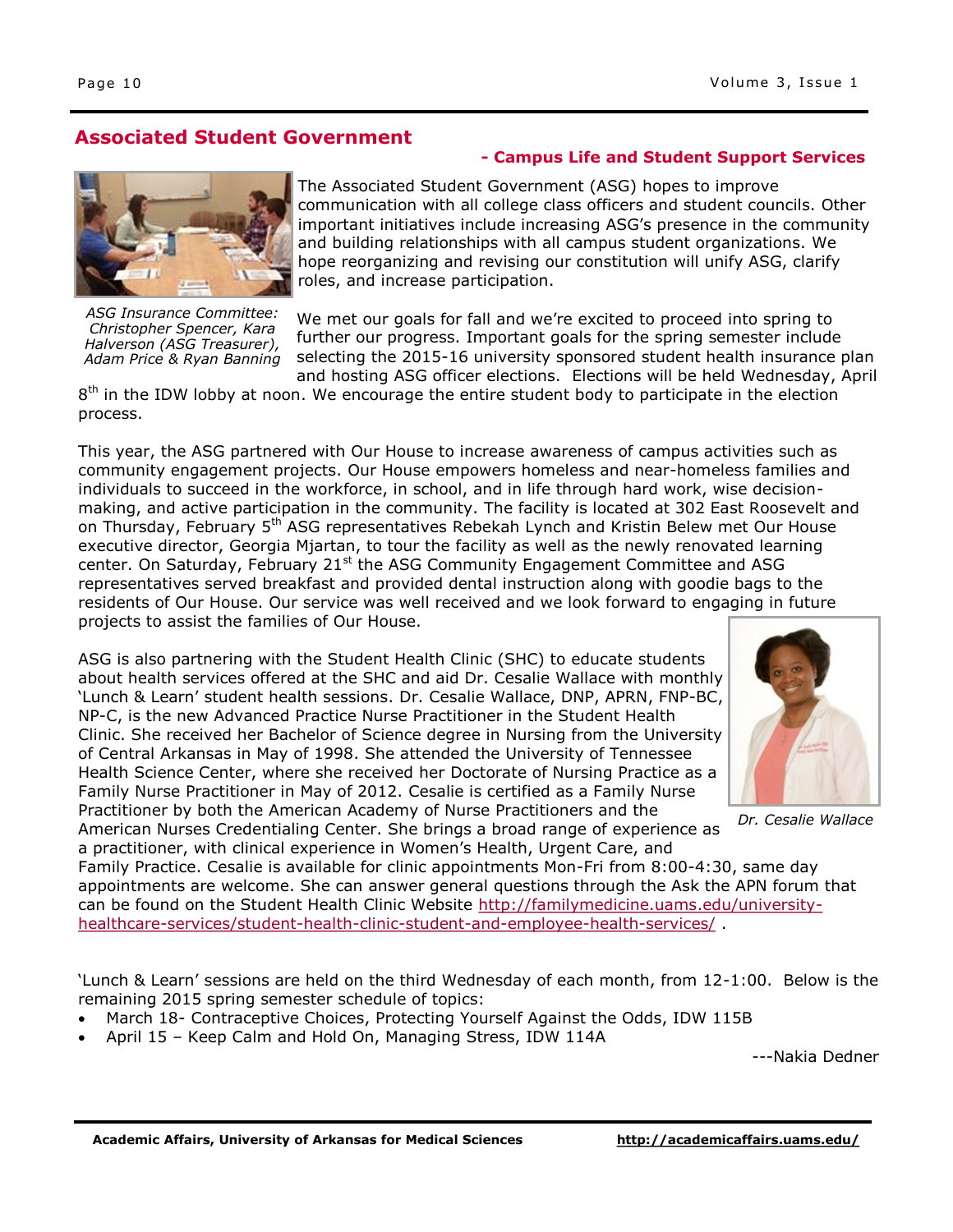### **Student Activities and Intramural Sports**

### **- Campus Life and Student Support Services**

It's a new year and the Office of Campus Life has some new and exciting events planned for UAMS students. We kicked off the semester with a few oldies but goodies such as, student bowling night at Professor Bowling Alley and our intramural basketball season at Mann Middle School gymnasium.

A special event has been added this year. For the first time ever, Campus Life will host a spring formal for UAMS students. This will be a social event that will allow students to take a night away from class to enjoy their peers in a formal setting. The event will have a reception style atmosphere with heavy hors d'oeuvres and DJ. This night will also allow students to reflect and enjoy all the accolades that were received during the year.

In addition, the 'UAMS Idols' showcased their talents at karaoke night on February 27th at the Revolution Room downtown. Also be on the lookout for intramural softball, kickball tournament, and the much talked about free massage therapy sessions. *Student bowling night*

--Waymond Stewart

### **Northwest Campus Student Update**

We welcomed 60 new students to campus in July and August. We now have a total of 158 students for the 2014/15 academic year:

College of Health Professions: 26 College of Medicine: 33 College of Nursing: 48 College of Pharmacy: 51

*Medical students depicting the characters from the Candy Land board game at the Student Halloween Party* 

And we are so excited about the addition of the inaugural class of **Doctor of Physical Therapy** students in Fall 2015! This 3-year program will be housed exclusively on the Fayetteville campus and will admit 24 students per year. The newly renovated facilities will include: Three research labs; five teaching labs, including a state of the art anatomy lab featuring plastinated prosections; and an interprofessional student lounge that will be open to all colleges on campus. For more information or to sign up for an information session, please call (479) 713-8600 and visit the web page: [http://healthprofessions.uams.edu/programs/physical](http://healthprofessions.uams.edu/programs/physical-therapy/)[therapy/.](http://healthprofessions.uams.edu/programs/physical-therapy/)

On October 24th, the 3rd annual **Student Halloween Party** was held in the Northwest Campus basement area. As always, the area is large, dark, and old, so scary decorations were

optional but present. Activities included the annual Ping Pong Games and the ever-growing Haunted Morgue tour. Check out our Facebook page for pictures and great costume ideas: [https://www.facebook.com/UAMSNW.](https://www.facebook.com/UAMSNW)

*-continued on page 11*



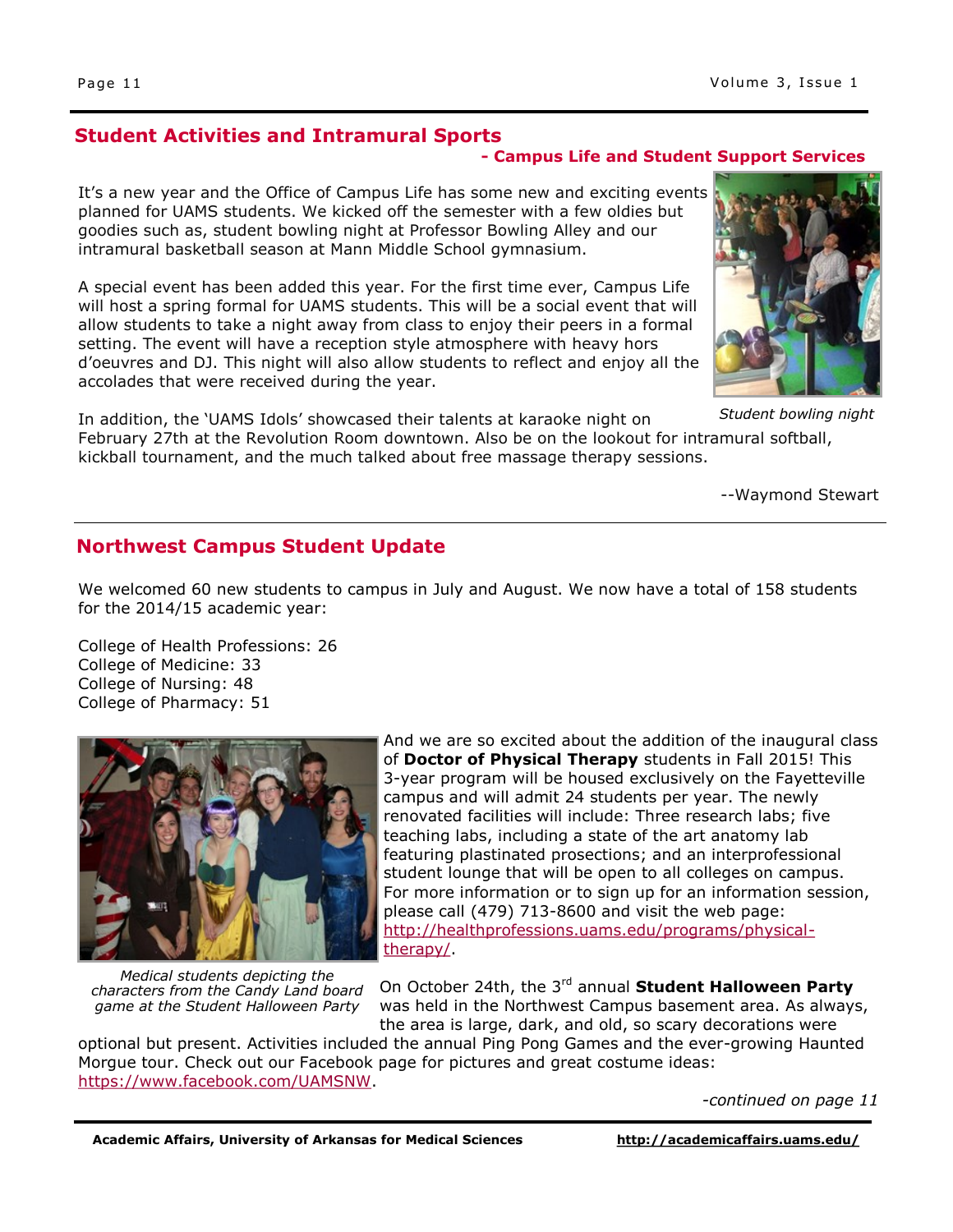### **Northwest Campus Student Update** *Continued from page 10*



*Student patient care team at the student -led North Street Clinic on Nov. 20, 2014. (L–R) Stephanie Newman (CON), Abigail Agatep (COP), and Evan Johnson (COM.)* 

In November the campus launched the **North Street Clinic** which is an interprofessional student-led clinic for uninsured patients in the Northwest Arkansas community. Currently the focus is on the Marshallese community, but will soon expand to include the Hispanic community. Patient-care teams consisting of pharmacy, nursing, and medical students provide chronic ongoing care for diabetic patients. The clinic is currently operating one afternoon a week with plans to extend the hours and scope of care in the future. Here is the link to an interview on KUAF public radio with the clinic founders including Matthew Dalke (M4,) Student Director: [http://kuaf.com/post/new-uams](http://kuaf.com/post/new-uams-nw-north-street-clinic-serves-ozark-islanders#.VLQ6GXxfoAA.email)[nw-north-street-clinic-serves-ozark-islanders.](http://kuaf.com/post/new-uams-nw-north-street-clinic-serves-ozark-islanders#.VLQ6GXxfoAA.email)

Students from all colleges on campus teamed up and provided **free biometric health screenings** to over 400 people in Northwest Arkansas since August 2014. A heavy focus has been on the Marshallese population which has tremendous health concerns such as diabetes and heart disease. Screening events include: American Diabetes

Association Expo, a Marshallese Softball League screening, and two screenings at the First Marshallese Church of Christ in October and November. Students were required to participate in both a screening skills training session as well as a Marshallese cultural seminar before screening. In November, students met with a team of Marshallese experts including a native Marshallese physician who is one of only two Marshallese in the world who has completed medical school and residency training at a US accredited program, and a cultural anthropologist focusing on Micronesian populations.

Planned events this spring include another Marshallese church screening, the annual screening (and defending our Bed Racing Championship title!) at the Springfest festival on Dickson Street, and the End of Year Student Appreciation Reception.



*Students screening two Marshallese patients at the First Marshallese Church of Christ, Springdale, AR on Nov. 9, 2014; (L–R) Kevin Elliott and Leane Mills (CHP) and Jennifer Nguyen (COP.)* 

Please check out lots of photos of all activities mentioned as well as event and campus information on our Facebook page at [https://www.facebook.com/UAMSNW.](https://www.facebook.com/UAMSNW)

--Leslie Hitt